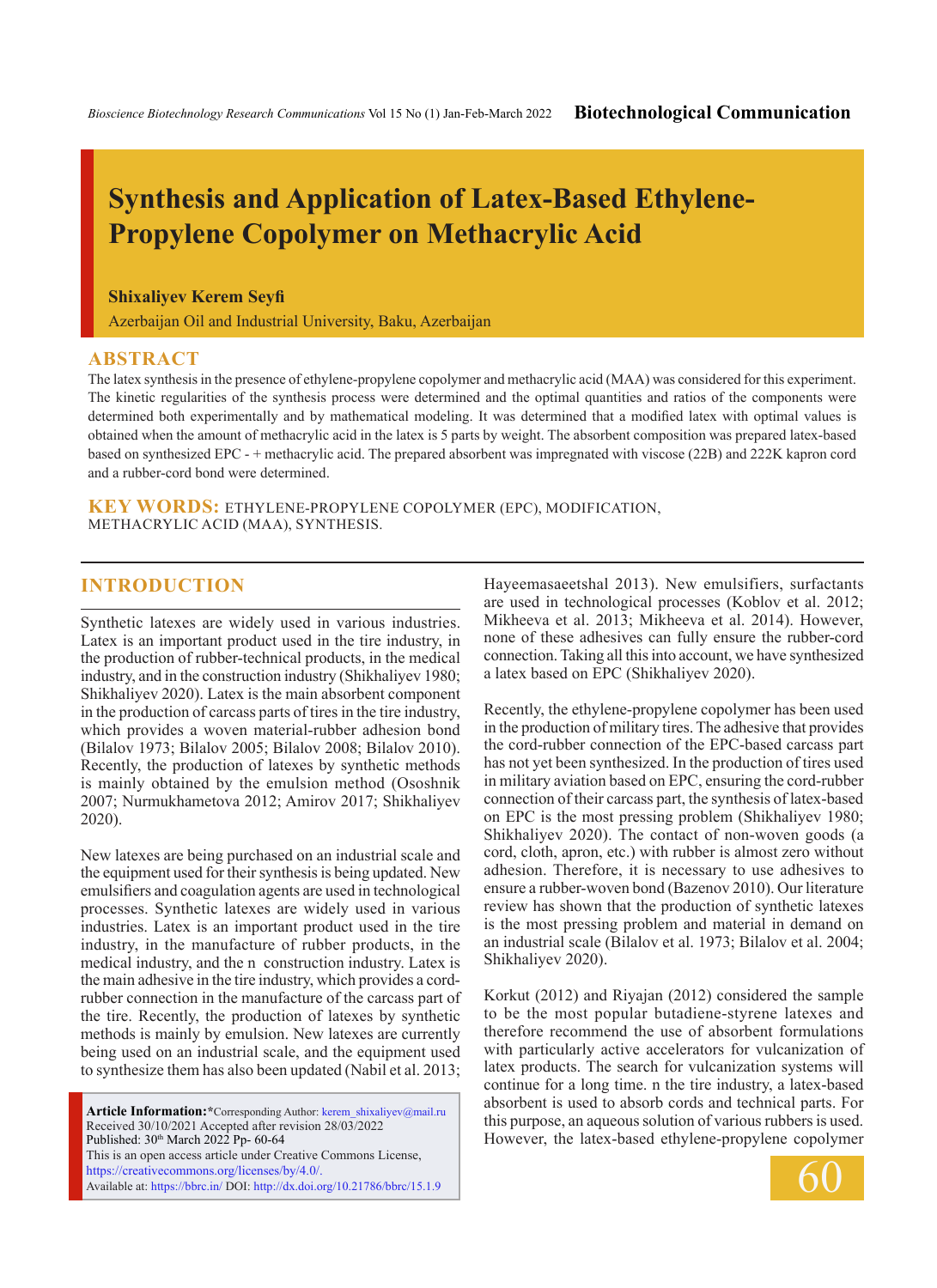has not been used so far. As it is known, some rubbers are mainly made of EPC. Taking all this into account, the object of research is the production of EPC + PMMA flat latexbased ethylene-propylene copolymer based on methacrylic acid (Shikhaliyev 2020).

## **Material and Methods**

Ethylene propylene copolymer and methacrylic acid were used as raw materials for preparing an aqueous dispersion of EPC and modified EPS-PMAK latex. A residual pressure 4MPa was considered for this study. To obtain an aqueous dispersion of modified latex EPDM, a laboratory setup and a special experimental technique have been developed. Ethylene propylene copolymer and methacrylic acid were used as raw materials for preparing an aqueous dispersion of EPC and modified EPS-PMAK latex. residual pressure 4MPa (Shikhaliyev 1980; Shikhalizade et al. 2010; Shikhaliyev 2020). To obtain an aqueous dispersion of modified latex EPDM, a laboratory setup and a special experimental technique have been developed. The composition of the copolymer was determined by IR spectroscopy. The spectra were recorded on a UR-20 spectrometer in a special range from 400 to 3500 cm-1. The crystallinity of the copolymers was determined by X-ray diffraction on a URS-50nm instrument. The intrinsic viscosity of copolymers was determined in decline at a temperature of 30 ° C in Ebberson viscometers.

The adhesive is a key factor used in the formation of the rubber-cord system. Thus, after impregnation of the cord with an absorbent composition based on EPS, the fibers of the woven product provide a high adhesion of the rubbercord system, forming a strong adhesion bond with the rubber. Spills in the cord-rubber-adhesive system should be considered separately for each system. This is because spillage can occur between either cord-rubber or rubberadhesive. In all cases, the strength of the cord-rubberadhesive system has a biphasic property and Silva have high adhesion to both the textile product (Shikhaliyev 1980; Shikhalizade et al. 2010; Shikhaliyev 2020).

For the preparation of absorbent composition, the absorbent content should be 8.0% dry residue and pH 8.8-9.0. Technical carbon to a predetermined EPC latex to determine the dry residue of the absorbent composition. Phenol formaldehyde resin modified by Naibova (Naibova 2015) and. An absorbent drop was prepared by adding 10% NaOH. The liquid residue of the absorbing composition was calculated to the nearest 0.0012. The absorbent composition was placed in a drying cabinet at a temperature of 165-175 <sup>o</sup>C and dried until constant weight. The dry residue (p) is calculated as a percentage:

$$
Pdry residue = \frac{m \cdot 100}{m_n}
$$

where - m is the mass of dry residue,  $g$ ; mn – a mass of the absorbent composition. It was determined using a pH meter to determine the pH of the absorbent composition. The absorbent composition was prepared according to the recipe given in Table 1.

| Table 1. Recipe for the optimal absorbent composition studied |                                         |                   |                                                                        |  |  |
|---------------------------------------------------------------|-----------------------------------------|-------------------|------------------------------------------------------------------------|--|--|
| Ingredient<br>name                                            | 100 parts<br>by weight<br>parts by mass | <b>Components</b> | Dry residue of the<br>component due to<br>the absorbent<br>composition |  |  |
| LateEPC+PMMA<br>Modified resorcinol                           | 100                                     | 240               | 63,2                                                                   |  |  |
| formaldehyde<br>resin                                         | 53,2                                    | 268               | 34,2                                                                   |  |  |
| Technical carbon                                              | 37,2                                    | 509               | 13,1                                                                   |  |  |
| $10\%$ of NaOH                                                | 25,9                                    |                   | ",6                                                                    |  |  |

SF-282 resorcinol-formaldehyde resin is used in standard absorbent formulations. However, due to the economic inefficiency of this resin, Assoc. We used a synthesized and modified FFQ by Naibova (Naibova 2015). For this purpose, we used technical formaldehyde. In this case, we increased the dry residue of the absorbent to 5%. In this case, the absorbent composition easily penetrates between all the threads of the cord, soaks it thoroughly, and gives the threads a special softness, which led to a noticeable increase in the rubber-cord connection. The rubber-cord bond was determined by the standard H-method. After the cord was impregnated with an absorbent compound, it was rubberized

on a calendar with a thickness of 0.1 mm on both sides. A double-sided rubberized pattern was vulcanized by adding it to a specially prepared performance.

The vulcanization process was carried out at a temperature of 155°C -160°C for 20 minutes and a pressure of 3.5 Mpa was considered. The "whiskers" on the edges of the sample are cut with a knife. The sample should be  $25 \pm 1$  mm. The sample was fixed in the tanks on the fighter and the machine was started. The breaking strength was determined by the moment on the scale when the cord pulls on the fighter.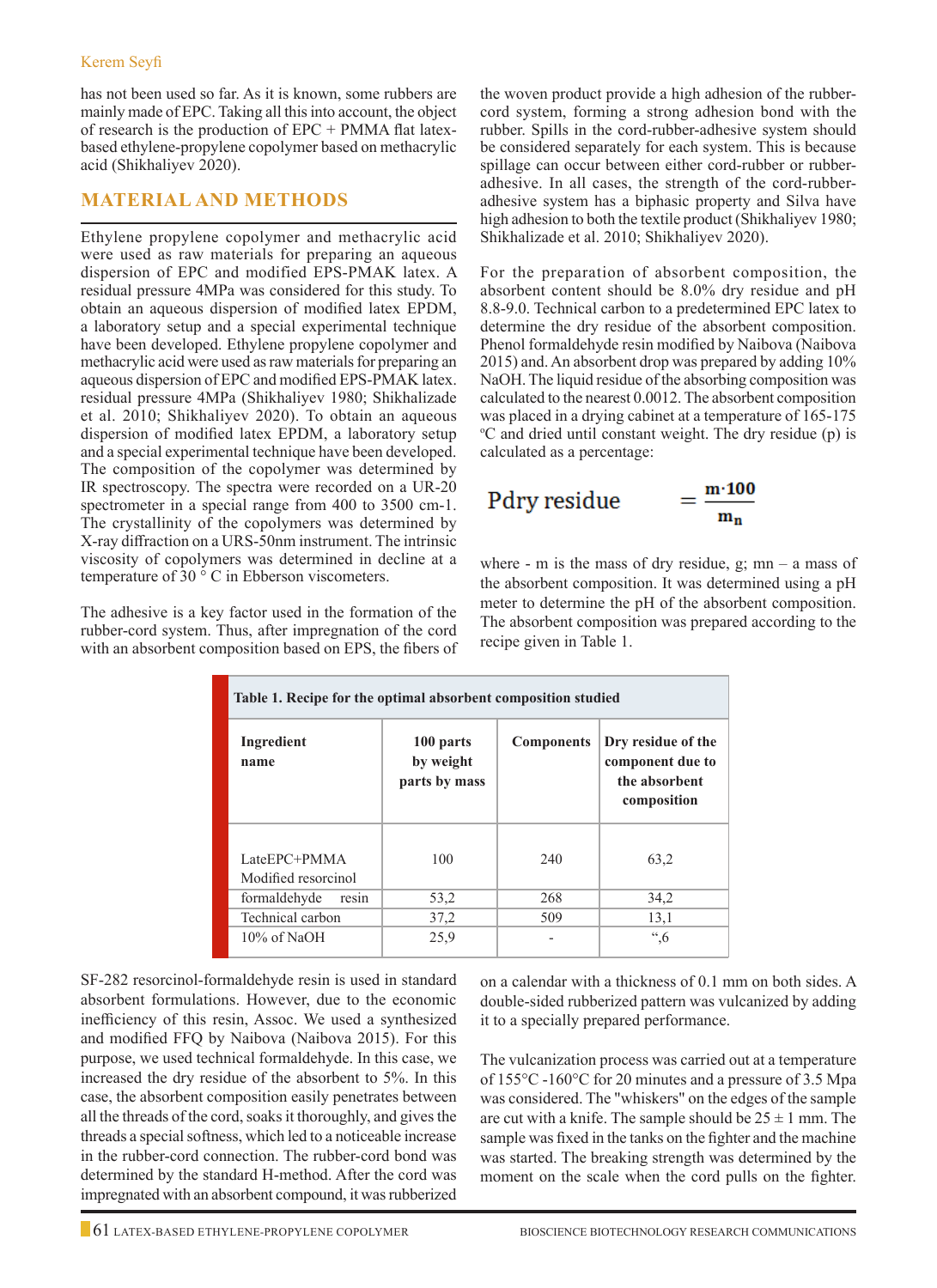The test was performed several times and the result was an average score. It was determined that the viscosity of the absorbent composition should be 5-8%. However, the concentration of EPC + PMMA copolymer in the used latex should not be less than 10%. Only in this case can the cord strands be thoroughly soaked in the absorbent composition (Naibova 2015).



## **Results and Discussion**

**Investigation of the kinetics of graft copolymerization:** In the laboratory, a special device was installed to carry out the synthesis process and to obtain latex in this device, we first cut EPS into small pieces, put them in a three-necked flask, and stirred until completely dissolved in toluene. Once completely dissolved, we raised the temperature to 80C and added methacrylic acid drop by drop to the mixture for 10 minutes. After transferring the methacrylic acid to the complete reaction flask, we performed a new synthesis by adding benzoyl peroxide. As a result of the synthesis, a new modified latex was obtained. Absorbent composition is prepared based on the obtained latex. EPS stable aqueous dispersion was modified with methacrylic acid in the presence of benzoyl peroxide and nitrogen at different temperatures (75°C to 90°C). General kinetic regularities of copolymerization reaction with EPC and methacrylic acid, copolymerization rate constants, reaction sequence and speed, monomer half-life and activation energy, monomer conversion, etc. was appointed.

| Table 2. Monomer configuration, reaction temperature, and reaction time |                            |                          |                                        |                                       |                                           |
|-------------------------------------------------------------------------|----------------------------|--------------------------|----------------------------------------|---------------------------------------|-------------------------------------------|
| Temperature, <sup>o</sup> C                                             | Reaction<br>time,<br>hours | <b>Monome</b><br>polymer | Monome<br>conversion,<br>$\frac{0}{0}$ | The viscosity<br>of latex.<br>seconds | <b>Surface</b><br>tension,<br>$\dim / sm$ |
| 80                                                                      | 8                          | 0,02                     | 89                                     | 3,12                                  | 42,0                                      |
| 80                                                                      | 88                         | 0,04                     | 86                                     | 3,16                                  | 42,1                                      |
| 80                                                                      | 6,5                        | 0.05                     | 82                                     | 3,15                                  | 42,4                                      |
| 85                                                                      | 6,5                        | 0,04                     | 92                                     | 3,16                                  | 43,3                                      |
| 85                                                                      | 6,5                        | 0.08                     | 90                                     | 18                                    | 42,0                                      |
| 85                                                                      | 5                          | 0,10                     | 88                                     | 3,19                                  | 43,2                                      |
| 90                                                                      | 5                          | 0,02                     | 94                                     | 3,19                                  | 42,4                                      |
| 90                                                                      | 5                          | 0,02                     | 97,5                                   | 3,16                                  | 41,0                                      |
| 90                                                                      | 5                          | 0.05                     | 99,4                                   | 3,14                                  | 41,8                                      |



The rate of solidification of the monomer at different temperatures was determined from the dry residue sample of the reaction mixture. The results showed that the duration of the construction reaction of methacrylic acid depends on the temperature. EPC methacrylic acid builds very slowly at 70  $\degree$  C. Raising the temperature from 75  $\degree$  C to 90  $\degree$  C increased the reaction rate.

**Use of modified EPC latex to increase the adhesion of rubber-cord bond:** The results of IR spectroscopy confirm the presence of -COOH groups in the copolymer chain. At 675, 1100, 1300, 1750, and 1800 cm –1, peaks characteristic of carboxyl-containing polymers appear in the IR spectrum. These streaks were observed after 10 hours. X-ray studies showed that the EPS crystallization rate used in the study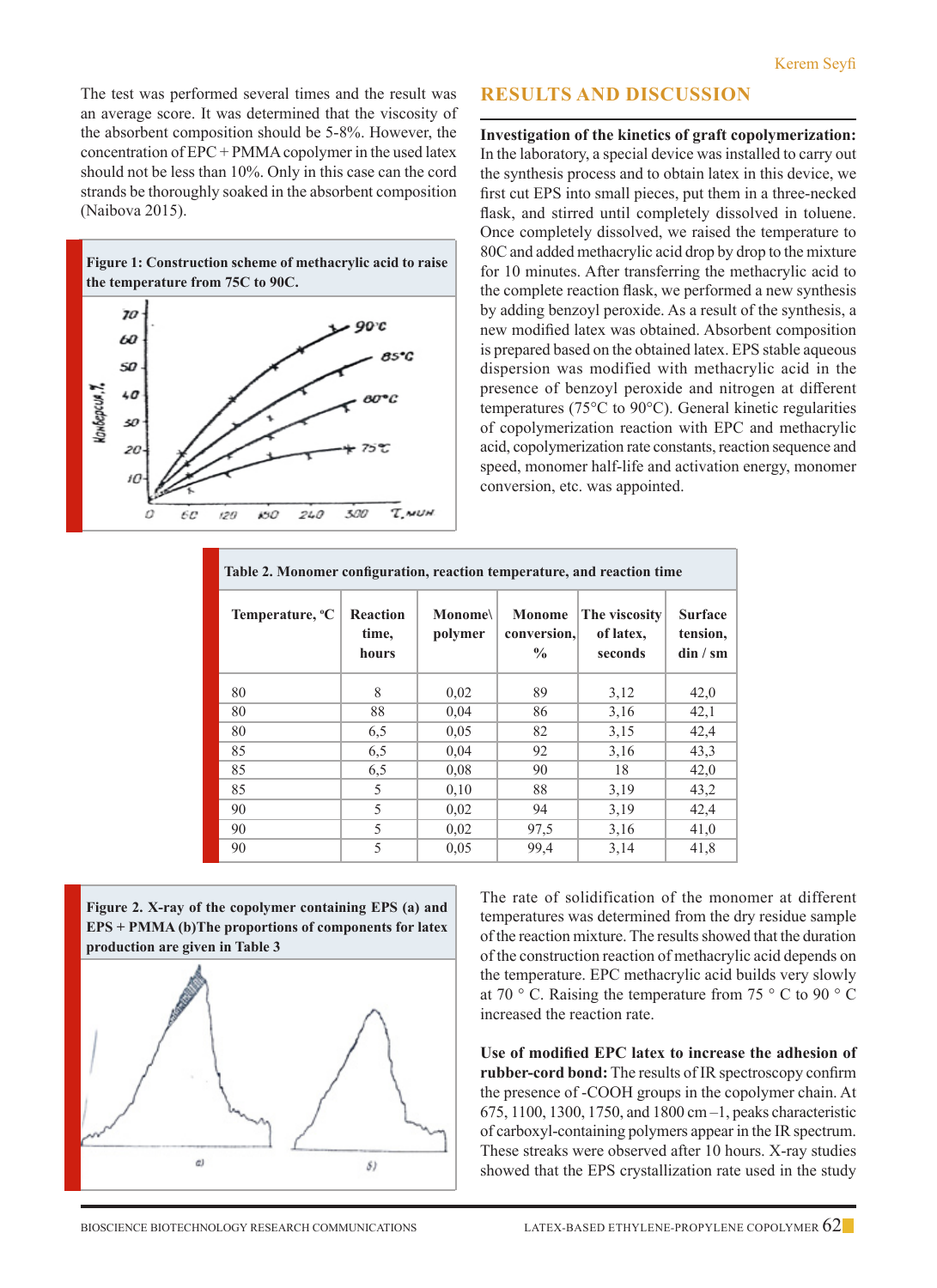was about 8%, but this was not the case with the original polymer. MAA helps to destroy the crystal grades present in vaccinated samples and causes a sharp increase in the rate of conversion of methacrylic acid during the process (Figure 1).

| <b>Table 3. Ratios of components</b> |                                    |                                  |                                  |                              |
|--------------------------------------|------------------------------------|----------------------------------|----------------------------------|------------------------------|
| <b>System</b><br>In ph.              | <b>Amount of</b><br>sulfonyl, $\%$ | <b>Amount of</b><br>azeotropes,% | <b>Surface tension</b><br>Din/sm | Viscosity,<br><b>Seconds</b> |
| 11                                   | 4                                  | 24                               | 58                               | 2,18                         |
| 11                                   | 6                                  | 18                               | 49                               | 2,04                         |
| 11                                   | 8                                  | 10                               | 43                               | 1,09                         |
| 11                                   | 10                                 | 8                                | 42                               | 1,04                         |
| 8                                    | 10                                 | 9,0                              | 43                               | 1,04                         |
| 9,0                                  | 10                                 | 8,5                              | 42                               | 1,04                         |
| 10                                   | 10                                 | 8                                | 42                               | 1,04                         |
| 12                                   | 10                                 | 8                                | 42                               | 1,04                         |

| Table 4. Physical and mechanical properties of films. |                                |                                  |                                                            |                                 |  |
|-------------------------------------------------------|--------------------------------|----------------------------------|------------------------------------------------------------|---------------------------------|--|
| Polymer                                               | at the<br>break,<br><b>MPa</b> | <b>Relative</b><br>$\frac{0}{0}$ | <b>Residual</b><br>extension, elongation,<br>$\frac{0}{0}$ | <b>Note</b>                     |  |
| Original EPC                                          | 8,0                            | 225                              | 83                                                         | After holding for 3 days at     |  |
| <b>EPC</b>                                            |                                |                                  |                                                            |                                 |  |
| precipitated from                                     | 9,0                            | 200                              | 74                                                         | $20^{\circ}$ C, the samples     |  |
| an aqueous                                            |                                |                                  |                                                            | of the films were               |  |
| dispersion                                            |                                |                                  |                                                            | thermostatic at $130^{\circ}$ C |  |
| Graft copolymer                                       | 24,0                           | 285                              | 38                                                         | for $30 \text{ min}$ .          |  |
| $EPC + PMAA$                                          |                                |                                  |                                                            |                                 |  |
| $(5 \text{ wt.}\%)$                                   |                                |                                  |                                                            |                                 |  |

The missing properties of EPC were obtained by copolymerizing it with MAA to obtain a modified latex, and the kinetic regularities of the copolymerization reaction were determined. It is shown that the optimal mode: temperature - 90 $\degree$  C, time - 5 hours. In this section, the monomer conversion reaches 99%. To clarify the effect of the composition of the modified latex EPC on the foaming and strength properties of films and rubbers based on it, the physical and mechanical properties of films and rubbers were determined (Shixaliyev 2020; Bazhenov et al. 2021; Alizade 2022). The data obtained are shown in Table 4 The grafted EPC is distinguished by its high strength and elasticity, which gives the right to judge the structural ability of -UNC. The study of the physicomechanical properties of rubbers made it possible to assume that the -COOH groups introduced into the copolymer as a result of grafting are involved in the formation of the vulcanization structure. Modified EPDM containing 5 wt% acids has higher strength (18.0 MPa) compared to unmodified EPDM (15.4 MPa). The physical and mechanical properties of the films are shown in table 4 (Alizade 2022).

After vulcanization of the samples, the analysis of their physical and mechanical properties showed that EPC latex provides the strength of the cord-rubber bond in the range of 10.5 kg / 2.5 cm, which was applied to the elastic polymer, cover meets the requirements.

# **Conclusion**

The findings of the present study shows that the aqueous dispersions of EPC latex were synthesized using various emulsifiers with high technological stability. The presence of the main factors affecting the stability and adhesive properties of the EPC aqueous dispersion has been established. It has been shown that the best stability for 6 months is achieved at a pH value of 12. EPC water emulsion was modified in the presence of MAA by graft copolymerization. Gross kinetic regularities of EPC with MAA in the emulsion were determined. It is shown that the optimal conditions are: temperature - 90  $^{\circ}$ C, time - 5 hours. Under these conditions, the monomer conversion reaches 99%. The physicochemical and adhesive properties